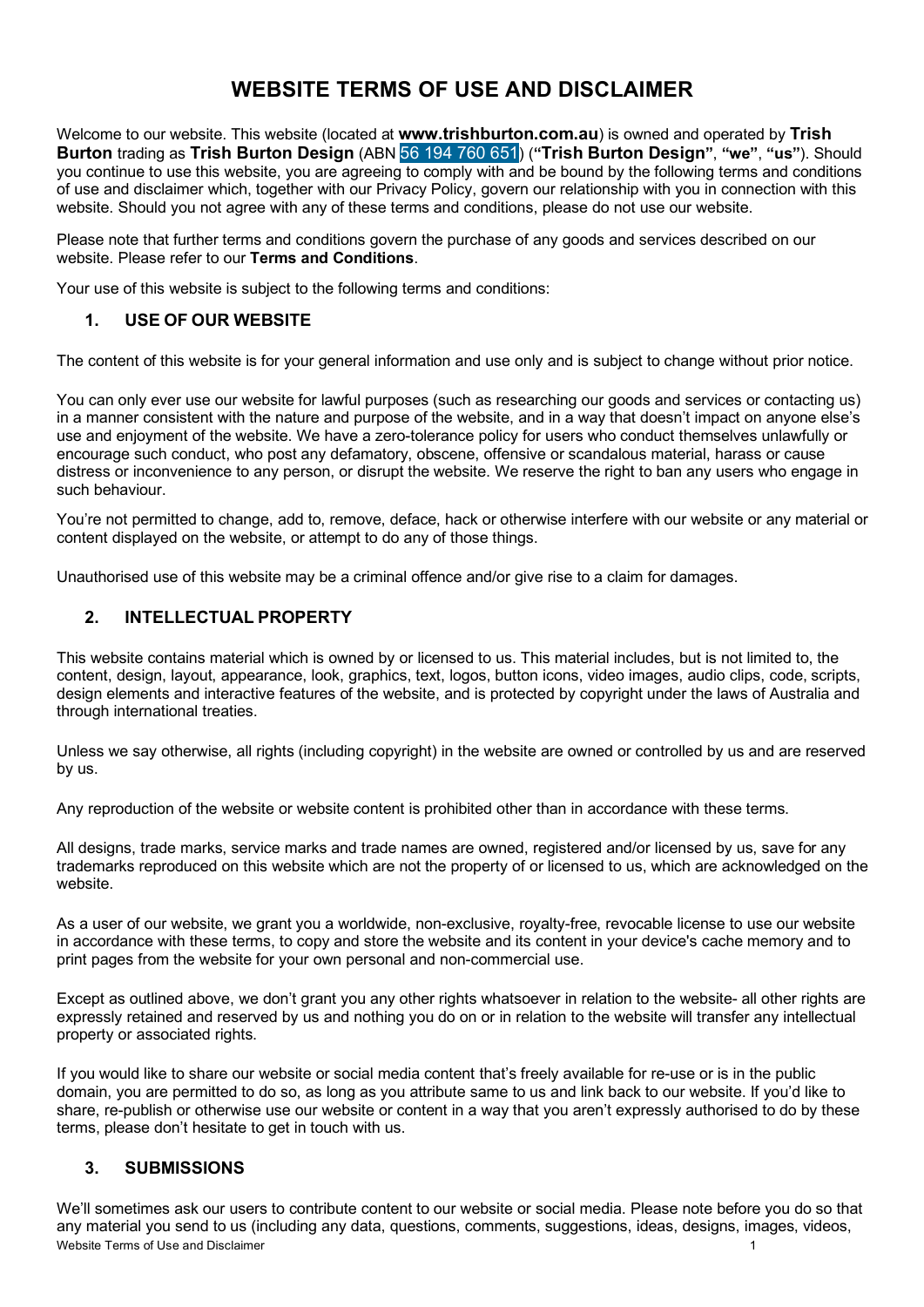audio, marks or other information) will be deemed to be non-confidential and non-proprietary, unless you tell us otherwise. You authorise us to use it for any purpose, without compensation to you.

We maintain a blog on our website to keep you up to date with the latest in **art, design and creativity**. As a website user, we may give you the opportunity to comment on our blog posts. Please note that we **do** regularly screen and review blog comments. We reserve the right to remove comments that we consider may not align with our brand values. You are expressly prohibited from posting any comment or content that is defamatory, offensive or otherwise inappropriate. You warrant that all information that you submit to us via our website is true and correct, to the best of your knowledge and information, and that you are the rightful owner of all intellectual property rights in such information.

We may also feature guest bloggers from time to time. We want you to know that we don't necessarily endorse or support any views, opinions, standards or information expressed in guest blogs and/or the comments section of our blog.

If you find something offensive or inappropriate, please don't hesitate to get in touch with us and we'll review the material to see whether it should be removed.

## **4. PRIVACY**

We take your privacy seriously. All information we collect through your use of the website and how we use and disclose it is set out in our Privacy Policy, which is available on our website.

## **5. LINKS TO OUR WEBSITE**

If you would like to link to our website, please get in touch with us with your URL, a brief description of your website and why you want to establish a link. Please note that if we allow you to link to our website, we may impose certain terms or conditions.

If the nature or content of your website changes in any significant way after the authorised link is established, you must let us know and provide us with a new description of your website. If the change means that your website is no longer a good fit with ours, we may ask you to remove the link. Refusal will constitute a breach of these terms.

## **6. LINKS FROM OUR WEBSITE TO OTHER WEBSITES**

We may also, on occasion, include links to other websites which are not controlled by us. These links are provided for your convenience to provide you with further information. You acknowledge that they are used at your own risk. Please note that we include these links for your convenience, however we don't necessarily endorse or support the views, opinions, standards or information expressed on them. We have no control over the nature, content and availability of those websites. For your own safety, please make sure you check the protocols and standards of the linked sites before using them.

## **7. OUR USE OF COOKIES**

We use cookies to monitor browsing preferences and to help us improve, promote, and protect our website and services. By continuing to use the website, you agree to our cookie policy. You can find out more information about our cookie policy in our Privacy Policy, which is available on our website.

#### **8. SECURITY**

Our website is security assured by **Monarx Security**. We use our best endeavours to ensure the website is free of any malware, bugs, viruses, trojan horses, ransomware or other harmful code or communications which may be transmitted to or through the website, including links to other sites.

#### **9. DISCLAIMER AND INDEMNITY**

Nothing in these terms limits or excludes any rights, guarantees, warranties, representations or conditions that you are entitled to by law that can't be limited or excluded, including under the Australian Consumer Law, which forms Schedule 2 to the *Competition and Consumer Act 2010* (Cth) (**ACL**).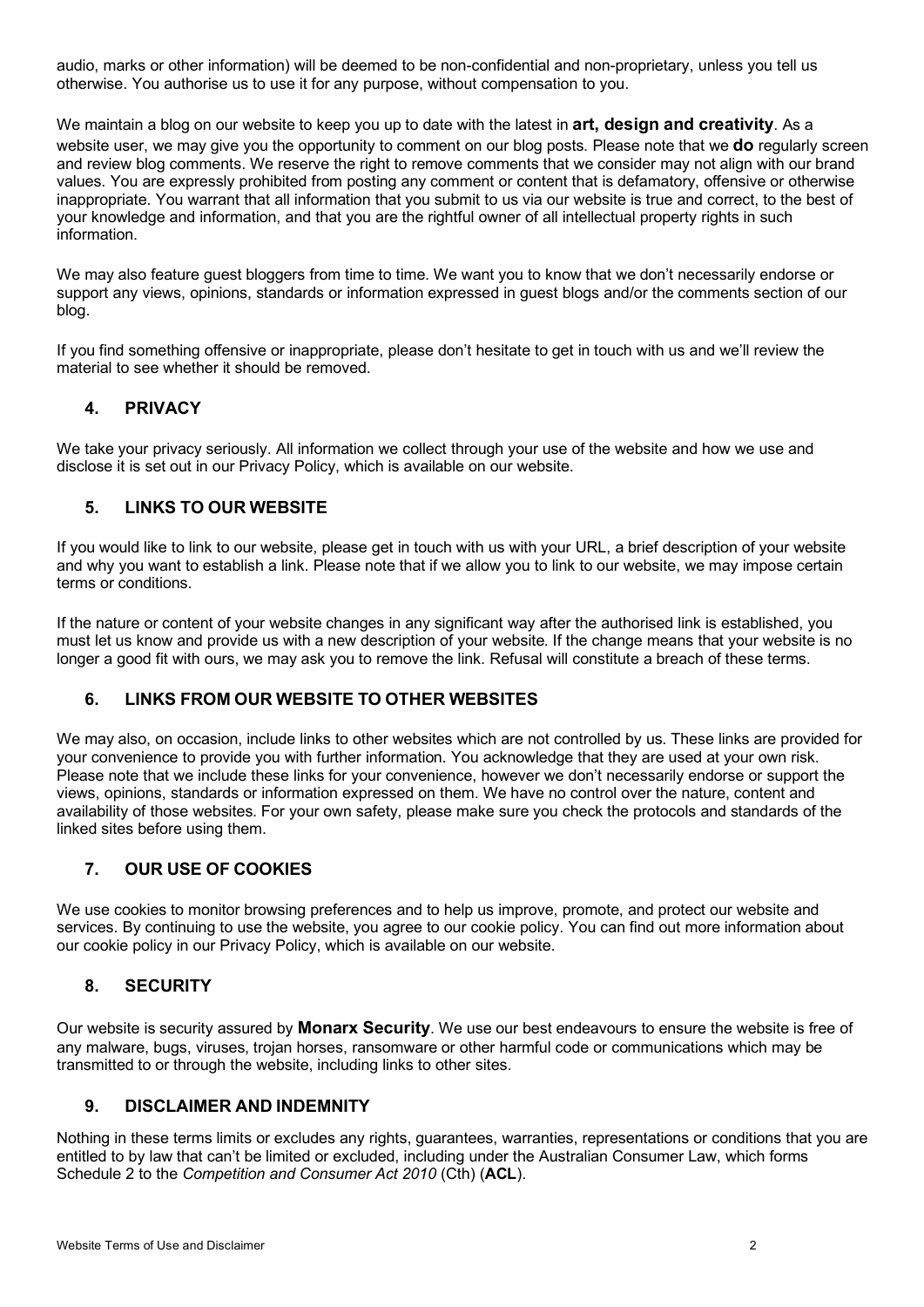Apart from that, to the extent permitted by law, we exclude all terms, guarantees, warranties, representations or conditions as to the performance, accuracy, timeliness, completeness or suitability of the information and materials found or offered on this website for any purpose which are not expressly stated in these terms. You hereby acknowledge that such information and materials may contain mistakes, inaccuracies or errors and we expressly exclude any liability for such to the fullest extent permissible by law.

We will not be liable for any special, indirect or consequential loss or damage (unless such loss or damage is reasonably foreseeable resulting from our failure to meet an applicable consumer guarantee to which you are entitled under the ACL), loss of profit or opportunity, or damage to goodwill arising out of or in connection with the website or these terms (including as a result of not being able to use the website), whether at common law, under contract, tort (including negligence), in equity, pursuant to statute or otherwise. If we can't exclude liability but we can limit it, we limit it to the maximum extent permitted under section 64A of the ACL.

We make the website available to you, however you use it at entirely your own risk, for which we will not be liable. Everything on the website is provided "as is" and "as available" – we don't make any representations or warranties of any kind – and we exclude all liability for loss or damage you might suffer because of:

- failures, errors, mistakes, inaccuracies, interruptions, defects, delays, viruses, lost, stolen, altered or misused data, unlawful third party conduct arising out of the website;
- unsuitable or out of date information on the website (including third party material and advertisements on the website);
- you or any other person acting or not acting, on any information;
- personal injury or property damage of any nature resulting from your or any other person's access to or use of the website;
- any unauthorised access to or use of information or data, including personal and financial information, collected by us;
- any interruption of transmission to or from the website;
- any unauthorised access to or use of information or data, including personal and financial information, collected by us;
- any malware (bugs, viruses, trojan horses, ransomware or other harmful code or communications) which may be transmitted to or through the website, including links to other sites;
- costs incurred by you in using the website; and
- links which are provided for your convenience.

It is your own responsibility to ensure that any services or information available through this website meet your specific requirements.

You indemnify us from and against all claims, suits, demands, actions, liabilities, costs and expenses (including legal costs and expenses on a full indemnity basis) resulting from your use of the website.

## **10. CHANGES TO TERMS**

If we decide to change these terms (and we can do so at any time), we'll post a copy of our revised terms on our website. Changes to the terms will take effect immediately on being published on the website. Your continued use of the website indicates your acceptance of the revised terms.

#### **11. SEVERANCE**

If any part of these terms is found to be void or unenforceable by a Court of competent jurisdiction, that part will be severed and the rest of the terms will remain in force.

## **12. NO AFFILIATION**

Our website is not a part of the Facebook website, Facebook Inc, YouTube, Instagram, Snapchat, Twitter or Google, nor is it endorsed by or affiliated with any of those websites or their owners in any way.